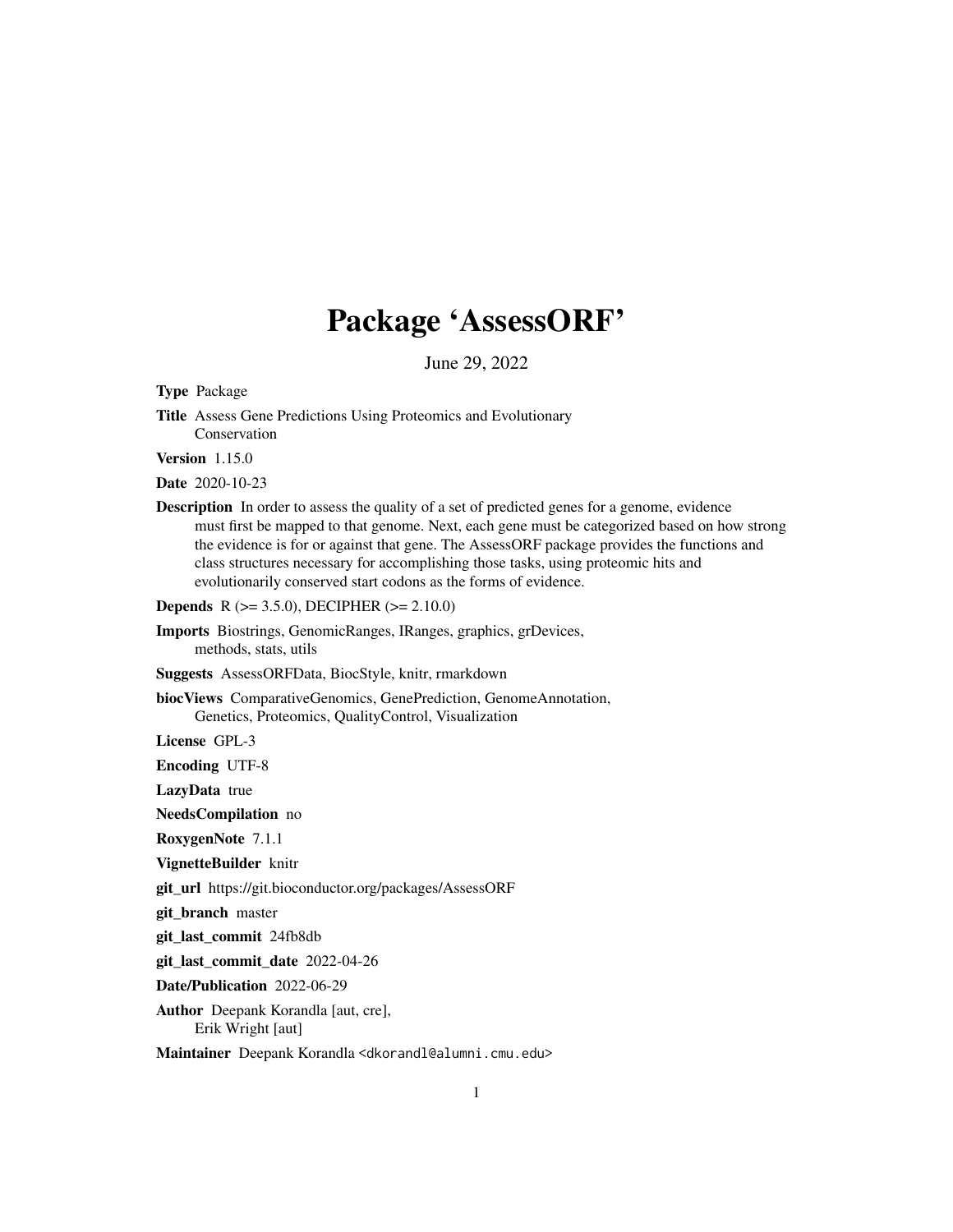### <span id="page-1-0"></span>R topics documented:

| Index |  |
|-------|--|

<span id="page-1-1"></span>as.matrix.Assessment *Tabulate the Category Assignments for Assessment Results Objects*

#### Description

The as.matrix method for Assessment and subclass Results objects

#### Usage

## S3 method for class 'Assessment'  $as.matrix(x, ...)$ 

#### Arguments

|          | An object of class Assessment and subclass Results. |
|----------|-----------------------------------------------------|
| $\cdots$ | Additional arguments.                               |

#### Details

as.matrix.Assessment tabulates and returns the number of times each category appears in the CategoryAssignments vector within the given Results object. If the number of genes for any the 14 main gene / ORF categories is zero, a count (of zero) will still be included for that category.

#### Value

A one-row matrix with the counts for the number of genes/ORFs that fall into each category. The corresponding category codes serve as the column names, and the name of the row is the strain ID.

#### See Also

[Assessment-class](#page-6-1)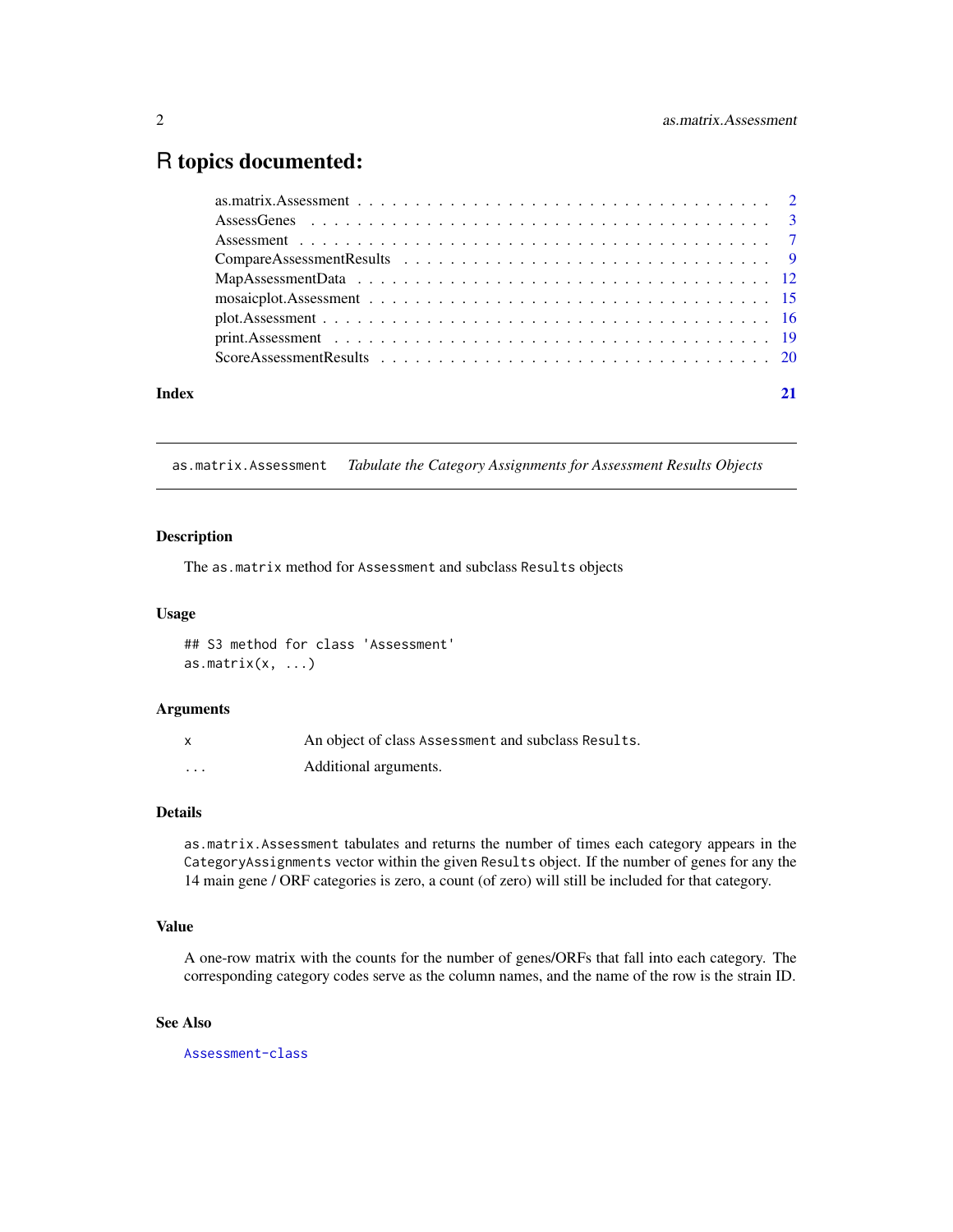#### <span id="page-2-0"></span>AssessGenes 3

#### Examples

```
as.matrix(readRDS(system.file("extdata",
                              "MGAS5005_PreSaved_ResultsObj_Prodigal.rds",
                              package = "AssessORF")))
```
<span id="page-2-1"></span>AssessGenes *Assess Genes*

#### Description

Assess and categorize a set of genes for a genome using proteomics hits, evolutionarily conserved starts, and evolutionarily conserved stops as evidence

#### Usage

```
AssessGenes(geneLeftPos,
            geneRightPos = NA_integer_,
            geneStrand = NA_character_,
            inputMapObj,
            geneSource = "",
            minCovNum = 10,
            minCovPct = 5,
            minConCovRatio_Strong = 0.99,
            limConCovRatio_NotCon = 0.8,
            maxN_AltConStart = 200,
            frac_AltConStart = 0.5,
            minConCovRatio_Stop = 0.5,
            noConStopsGeneFrac = 0.5,
            minNumProtHitsNORFs = 2L,
            minLenNORFs = 0,allowNestedNORFs = FALSE,
            useNTermProt = FALSE,
            verbose = TRUE)
```
#### Arguments

| geneLeftPos  | An integer vector with the left positions of each gene, in terms of the forward<br>strand. Can also be a GRanges object from the GenomicRanges package that<br>holds all of the positional information (including strand) for the genes. In that<br>case, the next two parameters should be left as NA. |
|--------------|---------------------------------------------------------------------------------------------------------------------------------------------------------------------------------------------------------------------------------------------------------------------------------------------------------|
| geneRightPos | An integer vector with the right positions of each gene, in terms of the forward<br>strand. Should be left at the default value of NA_integer_ if geneLeftPos is a<br>GRanges object.                                                                                                                   |
| geneStrand   | A character vector consisting of "+" and "-", specifying which strand each gene<br>is on. Should be left at the default value of NA_character_ if geneLeftPos is<br>a GRanges object.                                                                                                                   |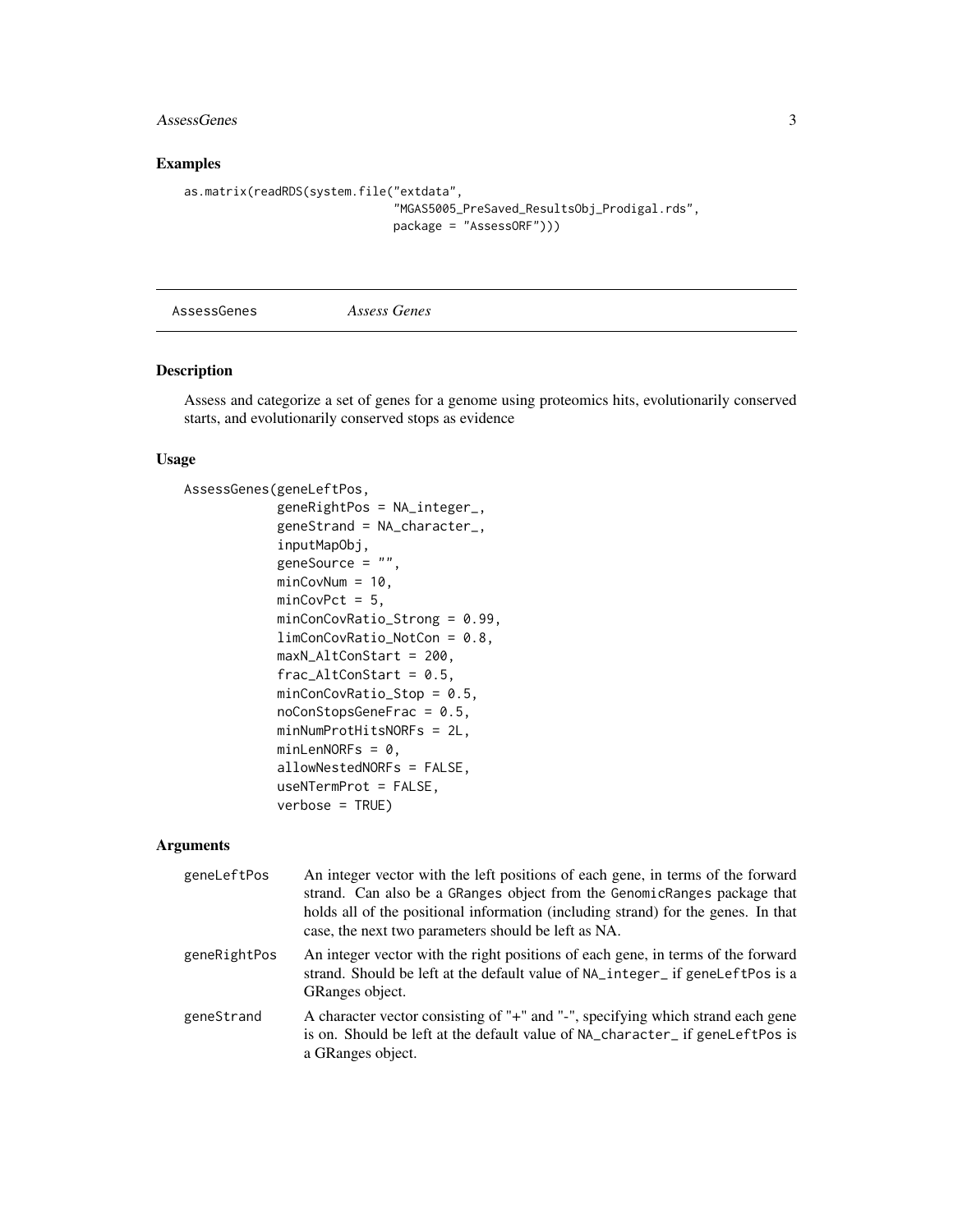- inputMapObj EITHER an object of class Assessment and subclass DataMap OR a character string corresponding to the strain identifier for one of such objects from AssessORFData.
- geneSource Optional character string that describes the source of the gene set, i.e. a database or gene prediction program. Used when viewing and identifying the object returned by the function.
- minCovNum Minimum number of related genomes required to have synteny to a position in the central genome. Recommended to use the default value.
- minCovPct Minimum percentage of related genomes required to have synteny to a position in the central genome. Must be an integer ranging from 0 to 100. Recommended to use the default value.

minConCovRatio\_Strong

Minimum value of the start codon conservation to coverage ratio needed to call a start strongly conserved. Must range from 0 to 1. Lower values allow more conserved starts through. Recommended to use the default value.

#### limConCovRatio\_NotCon

Maximum, non-inclusive value of the conservation to coverage ratio needed to call a possible conserved start not conserved. Used when making a decision on how to categorize the conserved start evidence. Must range from 0 to 1 Recommended to use the default value.

#### maxN\_AltConStart

Maximum nucleotide distance that non-predicted, conserved starts can be away from the start of an ORF (the previous in-frame stop) in order for such starts to be considered an alternative to the predicted start. Recommend to use the default value.

#### frac\_AltConStart

Value from 0 to 1 describing the fractional range of positions in a ORF, starting from the previous in-frame stop and moving towards the ORF-ending stop to use in search for non-predicted, conserved starts in order for such starts to be considered an alternative to the predicted start. For example, a value of 0.25 means that the first quarter of the ORF is checked, a value of 0.5 correspond to the first half of the ORF, etc. Recommended to use the default value.

#### minConCovRatio\_Stop

Minimum value of the stop codon conservation to coverage ratio needed to say a position in the central genome corresponds to a conserved stop across the related genomes. Must range from 0 to 1. Lower values allow more conserved stops through. Recommended to use the default value.

#### noConStopsGeneFrac

Value from 0 to 1 describing the fractional range of positions in a gene, starting from the start of the gene and moving towards the stop of the gene, to use in searching for conserved stops. For example, a value of 0.25 means that the first quarter of the gene is checked for conserved stops, a value of 0.5 correspond to the first half of the gene, etc. Recommended to use the default value.

#### minNumProtHitsNORFs

Number of peptide hits required to be in an ORF with protein hits but no given/predicted gene start in order for such an ORF to be included in the final output.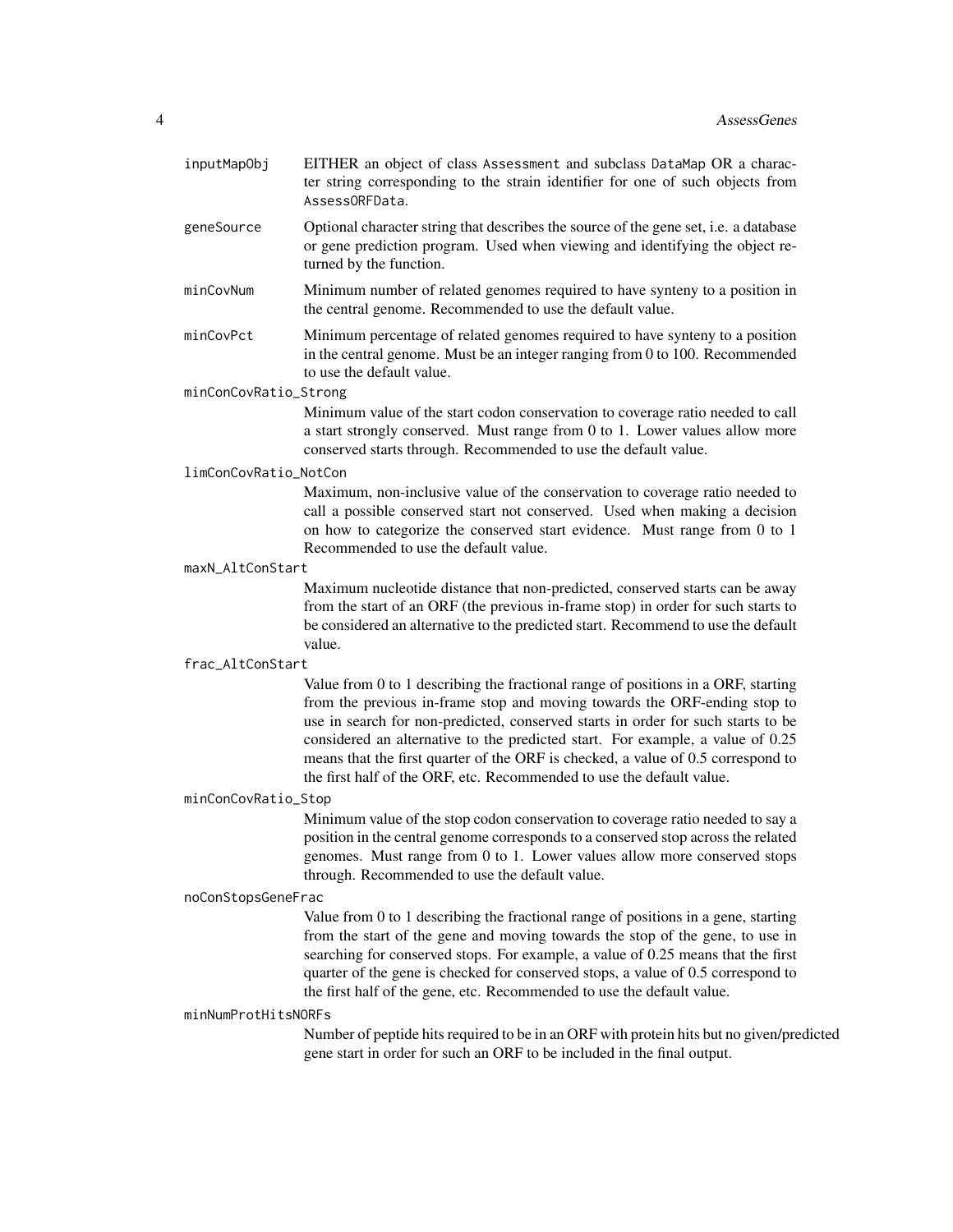#### AssessGenes 5

| minLenNORFs      | Minimum ORF length required to include an ORF with protein hits but no<br>given/predicted gene start in the final output.                                                                                                                                |
|------------------|----------------------------------------------------------------------------------------------------------------------------------------------------------------------------------------------------------------------------------------------------------|
| allowNestedNORFs |                                                                                                                                                                                                                                                          |
|                  | Logical indicating whether or not to include ORFs with protein hits but no<br>given/predicted gene starts that are completely nested within an ORF in another<br>frame in the final output.                                                              |
| useNTermProt     | Logical indicating whether or not to treat proteomics evidence in the given map-<br>ping object as originating from N-terminal proteomics experiments. The map-<br>ping object must be built with N-terminal proteomics data. Default value is<br>FALSE. |
| verbose          | Logical indicating whether or not to display progress and status messages.                                                                                                                                                                               |

#### Details

For each of the given genes, AssessGene assigns a category based on where conserved starts, conserved stops, and/or proteomics hits are located in relation to the start of the gene. The category assignments for the genes are stored in the CategoryAssignments vector in the Results object returned by the function. Please see [Assessment-class](#page-6-1) for a list of all possible categories and their descriptions.

If geneLeftPos is a GRanges object, then the left and right positions of each gene along with the strand of each gene are extracted from the object. Any sequence names given for the genes within the GRanges object are ignored, and the CategoryAssignments in the returned Results object follows the same order as to how the genes are listed within the GRanges object.

If gene positional information is instead given as three vectors, then the three vectors, geneLeftPos, geneRightPos, and geneStrand, must all be of the same length. The same index within each vector must provide information on the same gene (think of the vectors as columns of the same table). geneLeftPos and geneRightPos describe the upstream and downstream positions (respectively) for each gene in terms of the forward strand. For genes on the forward strand, geneLeftPos corresponds to the start positions and geneRightPos corresponds to stop positions. For genes on the reverse strand, geneLeftPos corresponds to the stop positions and geneRightPos corresponds to the start positions. Gene positions on the reverse strand must be relative to the 5' to 3' direction of the forward strand (as opposed to being relative to the 5' to 3' direction of the reverse strand). This means that none of the elements of geneLeftPos can be greater than (or equal to) the corresponding element in geneRightPos. The CategoryAssignments in the returned Results object has the same length as and aligns with the indexing of the three given gene positional information vectors.

Please ensure that the same genome used in the mapping function is also used to derive the set of genes for this assessment function. The function will only error if any gene positions are outside the bounds of the genome and does not make any other checks to make sure the genes are valid for the genome.

The maximum of either minCovNum (option 1) or minCovPct divided 100 then multiplied by the number of related genomes (option 2) is used as the minimum coverage required in determining conserved starts and stops.

Additionally, open reading frames with proteomics evidence but no gene start are categorized based on whether or not there is a conserved start upstream of the proteomic evidence. The positions and lengths of these open reading frames are included in the N\_CS-\_PE+\_ORFs and N\_CS+\_PE+\_ORFs matrices within the final object that is returned.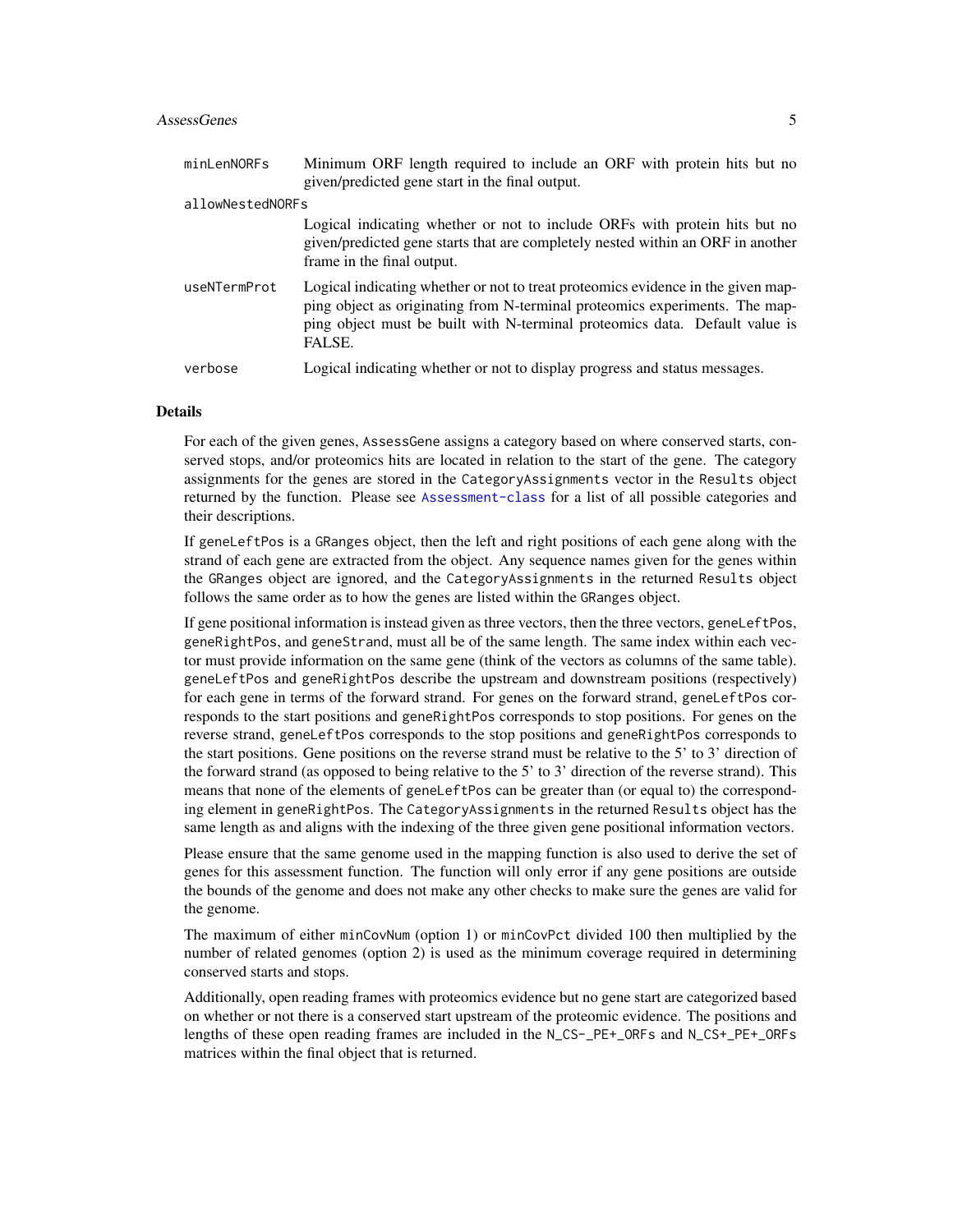If the proteomics evidence provided in the given mapping object comes from N-terminal proteomics experiments (i.e., if the value of the NTermProteomics item within the mapping object is TRUE), the useNTermProt can be set to TRUE to impose stricter requirements on the use of proteomics evidence in determining the correctness of the given genes. When useNTermProt is set to TRUE, the start of first peptide mapping to an ORF where there is a given gene must directly align with the start of that gene or be one codon off from the start (in cases where the protein product of the gene has undergone N-terminal methionine excision) in order for the gene to be considered as having supporting protein evidence. If the first peptide hit does not align like that, the gene is considered as having disproving protein evidence. Currently, N-terminal proteomics does not produce enough N-terminal peptides so setting this flag as TRUE does not provide meaningful results. It is recommended to leave this flag as FALSE in all situations.

#### Value

An object of class Assessment and subclass Results

#### See Also

[Assessment-class](#page-6-1)

#### Examples

## Example showing the minimum number of arguments that need to be specified:

```
## Not run:
myResObj <- AssessGenes(geneLeftPos = myGenesLeft,
                                geneRightPos = myGenesRight,
                                geneStrand = myGenesStrand,
                                inputMapObj = myMapObj)
## End(Not run)
## Example from vignette is shown below
currMapObj <- readRDS(system.file("extdata",
                                               "MGAS5005_PreSaved_DataMapObj.rds",
                                              package = "AssessORF"))
currProdigal <- readLines(system.file("extdata",
                                                    "MGAS5005_Prodigal.sco",
                                                   package = "AssessORF"))[-1:-2]
prodigalLeft <- as.numeric(sapply(strsplit(currProdigal, "_", fixed=TRUE), `[`, 2L))
package = "AssessORF"))[-1:-2]<br>prodigalLeft <- as.numeric(sapply(strsplit(currProdigal, "_", fixed=TRUE), `[`, 2L))<br>prodigalRight <- as.numeric(sapply(strsplit(currProdigal, "_", fixed=TRUE), `[`, 3L))
prodigalLeft <- as.numeric(sapply(strsplit(currProdigal, "_", fixed=TRUE),<br>prodigalRight <- as.numeric(sapply(strsplit(currProdigal, "_", fixed=TRUE)<br>prodigalStrand <- sapply(strsplit(currProdigal, "_", fixed=TRUE), `[`, 4
currResObj <- AssessGenes(geneLeftPos = prodigalLeft,
                                   geneRightPos = prodigalRight,
                                   geneStrand = prodigalStrand,
                                   inputMapObj = currMapObj,
```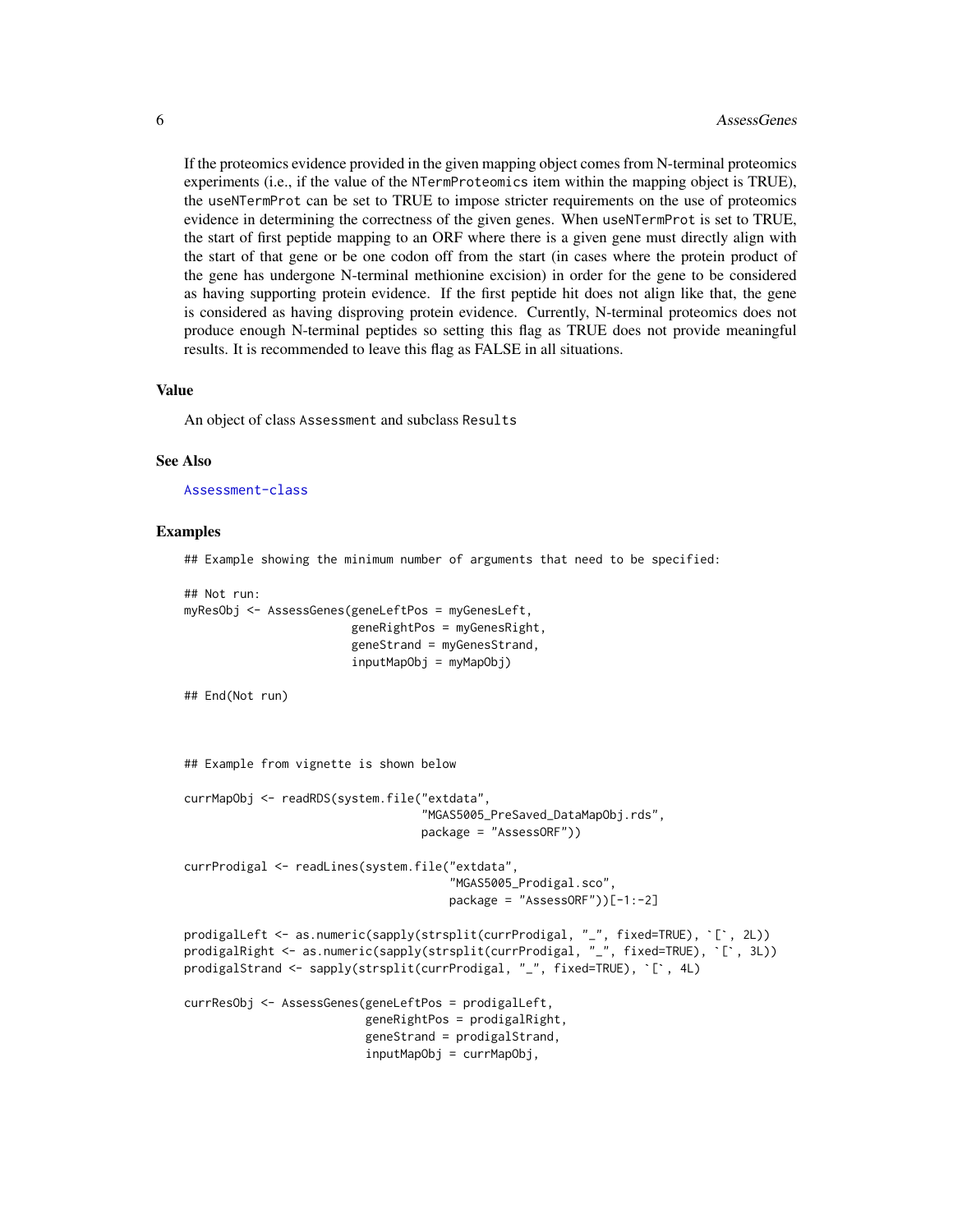#### <span id="page-6-0"></span>Assessment 7

#### geneSource = "Prodigal")

print(currResObj)

Assessment *Assessment objects*

#### <span id="page-6-1"></span>**Description**

In order to assess the quality of a set of (predicted) genes for a genome, evidence must first be mapped to that genome. Next, each gene must be categorized based on how strong the evidence is for that gene or against that gene. Class Assessment furnishes objects that can store the necessary information for assessing a set of genes for a genome and also provides functions for viewing and visualizing assessment information. Specifically, class Assessment objects utilize proteomic hits and evolutionarily conserved start & stop codons as evidence to determine the correctness for each gene in a given set.

#### DataMap Objects

Objects of class Assessment and subclass DataMap are used to store the mapping of proteomics and evolutionary conservation to the genome of interest (central genome). They are generated through the function [MapAssessmentData](#page-11-1), and they have a list structure containing the following elements:

StrainID Equal to strainID if it was specified; otherwise ""

Species Equal to speciesName if it was specified; otherwise ""

GenomeLength Length of the central genome

- StopsByFrame Where the stops are in each frame, used to bound open reading frames in downstream functions
- N-TermProteomics Logical describing whether or not the proteomics hits are from N-terminal proteomics
- FwdProtHits Proteomic hit information that maps to the three forward frames of the central genome
- RevProtHits Proteomic hit information that maps to the three reverse frames of the central genome

FwdCoverage Coverage of the forward strand of the central genome

FwdConStarts Start codon conservation of the forward strand of the central genome

FwdConStops Stop codon conservation of the forward strand of the central genome

RevCoverage Coverage of the reverse strand of the central genome

RevConStarts Start codon conservation of the reverse strand of the central genome

- RevConStops Stop codon conservation of the reverse strand of the central genome
- NumRelatedGenomes Final number of related genomes that were mapped to the central genome
- HasProteomics Logical describing whether or not proteomics evidence has been mapped to the central genome
- HasConservation Logical describing whether or not evolutionary conservation evidence has been mapped to the central genome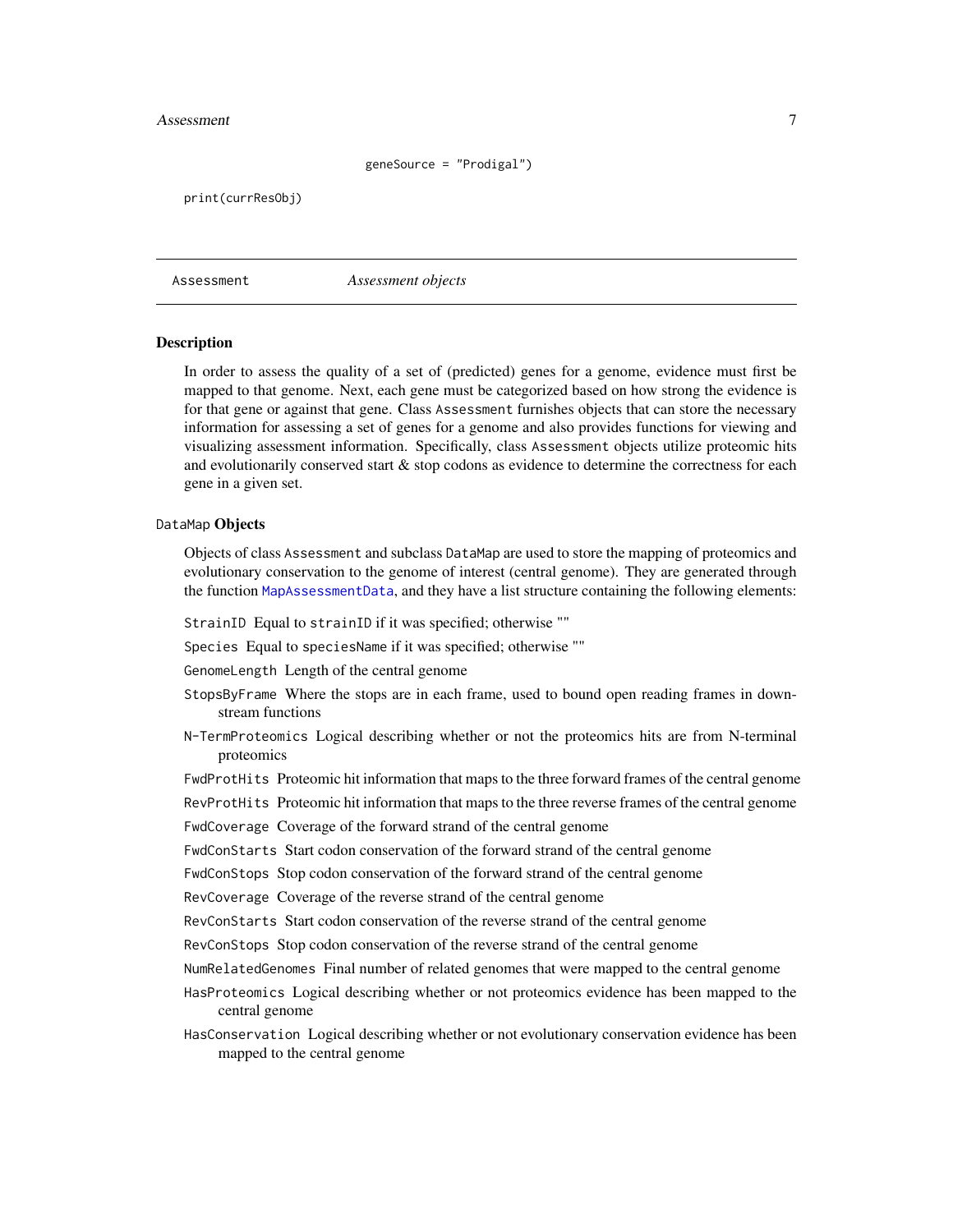#### <span id="page-7-0"></span>Results Objects

Objects of class Assessment and subclass Results are used to store how correct a set of genes for a given genome. The function [AssessGenes](#page-2-1) generates Results using a DataMap object and information on a set of genes for the genome corresponding to the DataMap object. Results objects have a list structure containing the following elements:

StrainID Equal to the strainID of the corresponding DataMap object

Species Equal to speciesName of the corresponding DataMap object

GenomeLength Length of the genome

GeneLeftPos Left positions of the given set of genes (in forward strand terms)

GeneRightPos Right positions of the given set of genes (in forward strand terms)

GeneStrand Strand information of the given set of genes ("+" or "-")

GeneSource The source of the given set of genes

NumGenes Number of genes given

N\_CS-\_PE+\_ORFs Data for open reading frames with no gene start but with proteomics evidence

- N\_CS<\_PE+\_ORFs Data for open reading frames with no gene start but with proteomics evidence and at least one valid evolutionarily conserved start
- CategoryAssignments A character vector that stores the category assignment for each of the given genes in the same order as the gene information (please see below for a list of all possible categories, their descriptions, and their character string codes)

#### Gene Categories

The CategoryAssignments vector in Results objects describes how the proteomics evidence and evolutionarily conserved start/stop codon evidence support or disprove the corresponding set of genes. In the vector, each gene is assigned a character string code that has the following format: "Y CS[\_] PE[\_]". The first part, the "Y", signifies that for this ORF contains a predicted gene. The second part, the "CS[\_]", describes how the conserved start(s) lines up with the given gene start. The third part, the "PE[\_]", describes how the proteomics hits line up with the given gene start.

- Y CS+ PE+ There is a good conserved start aligned with the gene start with protein evidence downstream.
- Y CS+ PE- There is a good conserved start aligned with the gene start without protein evidence downstream.
- Y CS- PE+ There is no good conserved start aligned with the predicted start, and there is protein evidence downstream of the gene start.
- Y CS- PE- There is no good conserved start aligned with the predicted start, and there is no protein evidence downstream of the gene start.
- Y CS! PE- There are either multiple good conserved stops in the middle of the gene, or the most downstream, good conserved stop is followed by a good conserved start. There is no protein evidence downstream of the gene start
- Y CS! PE+ The most downstream, good conserved stop is followed by a good conserved start, and there is protein evidence downstream of the gene start.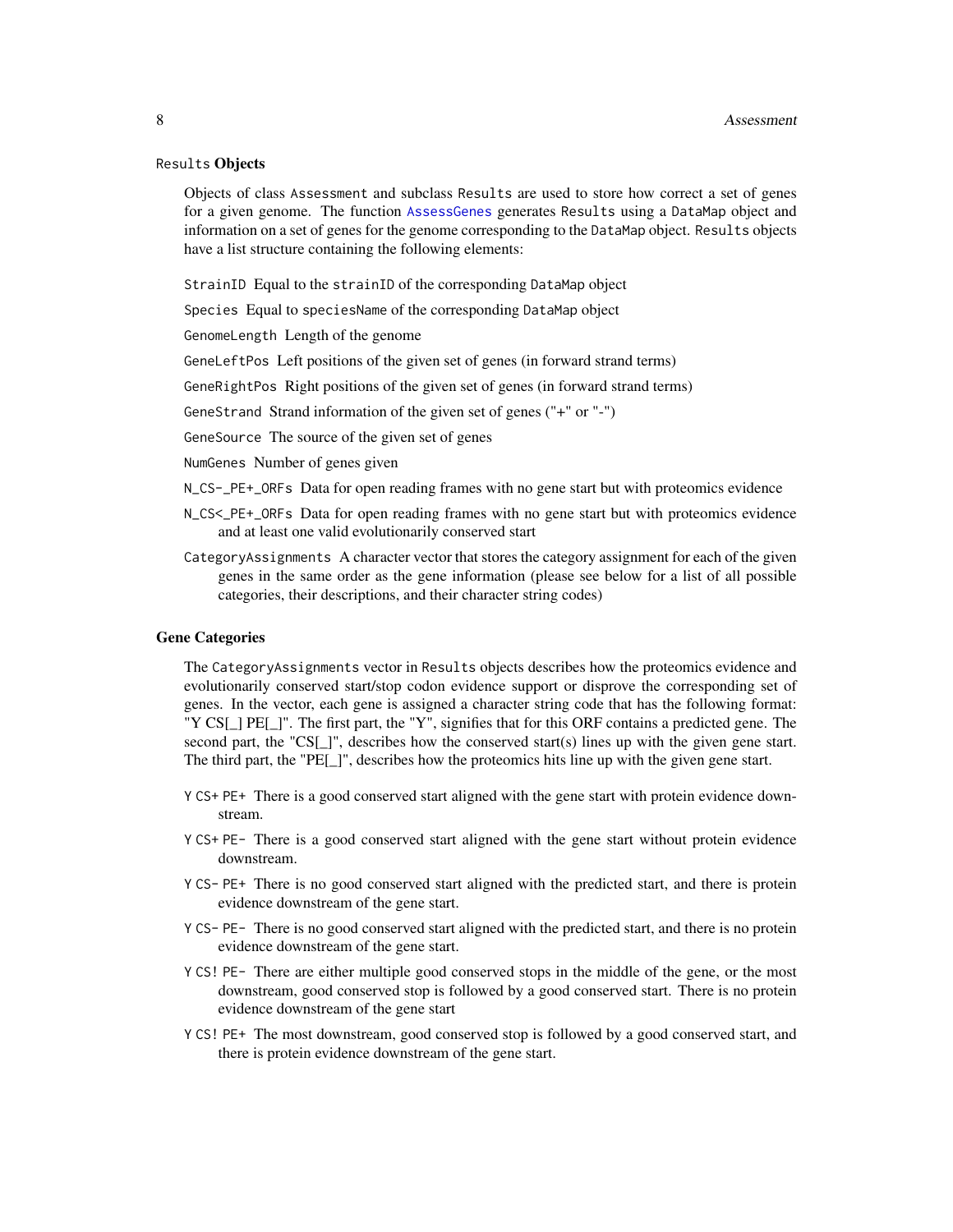- <span id="page-8-0"></span>Y CS< PE! The protein evidence disagrees with/is upstream of the gene start, and there is a good conserved start upstream of the protein evidence.
- Y CS- PE! The protein evidence disagrees with/is upstream of the gene start, and there is no good conserved start upstream of the protein evidence.
- Y CS> PE+ The best conserved starts are downstream of the predicted start, and there is protein evidence downstream of the gene start.
- Y CS> PE- The best conserved starts are downstream of the predicted start, and there is no protein evidence downstream of the gene start.
- Y CS< PE+ At least one of the best conserved starts is upstream of the predicted start, and there is protein evidence downstream of the gene start.
- Y CS< PE- At least one of the best conserved starts is upstream of the predicted start, and there is no protein evidence downstream of the gene start.

#### S3 Methods

[as.matrix.Assessment](#page-1-1) (only works with objects of class Results)

[print.Assessment](#page-18-1)

[plot.Assessment](#page-15-1)

[mosaicplot.Assessment](#page-14-1) (only works with objects of class Results)

CompareAssessmentResults

*Compare Assessment Results*

#### **Description**

Compare two objects of class Assessment. subclass Results to determine how their gene sets and the corresponding category assignments vary

#### Usage

```
CompareAssessmentResults(obj1,
                         obj2,
                         printSummary = TRUE,
                          returnDetails = FALSE)
```
#### Arguments

obj1, obj2 Objects of class Assessment and subclass Results to compare against each other. Alternatively, either obj1 or obj2 (or both) can be a two-element character vector that specifies one of such objects from AssessORFData. The first element in the vector should be the strain identifier, and the second element should be the gene source identifier. Both objects should have been generated from the same mapping object.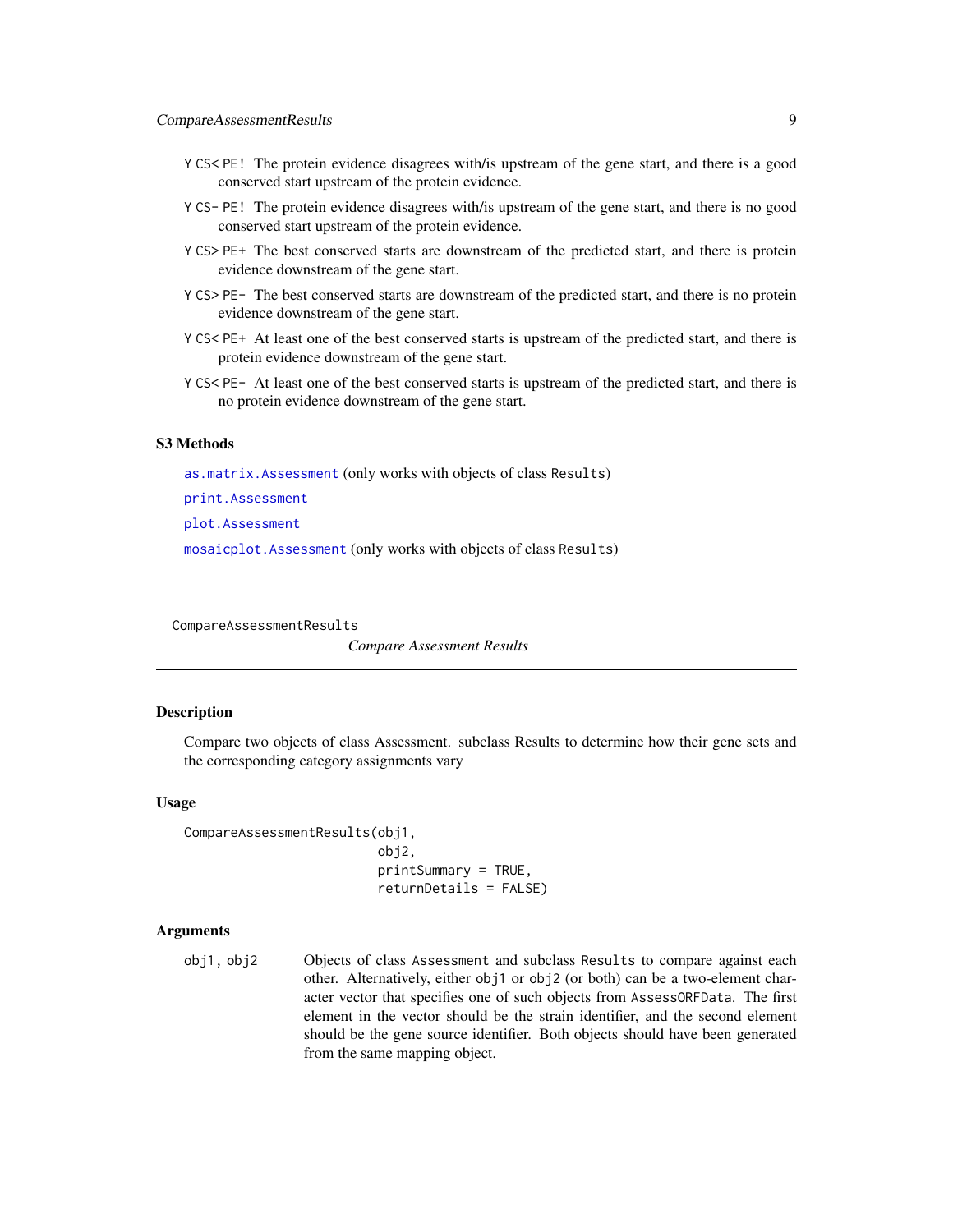| printSummary | Logical indicating whether or not to print out a summary of the comparison<br>analysis.                                                                           |
|--------------|-------------------------------------------------------------------------------------------------------------------------------------------------------------------|
|              | returnDetails Logical indicating whether or not to return a list of details from the comparison<br>analysis. See the next section for what items are in the list. |

#### Details

Since the same mapping object (an object class Assessment and subclass DataMap) can be used to assess multiple sets of genes for genome, it is meaningful to compare how those gene sets and their category assignments from AssessGenes vary from one another. To make describing this function easier, let us assume that one set of genes consists of the complete set of predictions made by a gene-finding program on a particular strain's genome and that the other set of genes consists of the complete set of predictions from a second gene-finding program.

When gene-finding programs predict genes for a genome, they make a decision on which regions of the genome code for proteins. There is (usually) only one option for the stop codon that ends a particular coding region, but there are typically multiple options available for the start codon that will mark the beginning of a region. It is therefore useful to find out which (general) coding regions the two programs agree on by determining which stops are found in both sets of predicted genes. From there, the starts each program picked for those shared coding regions can be compared to see whether they agree or not. If the same start is chosen by both programs for a particular shared stop / coding region, then that is an example of a gene predicted by both programs. If the starts chosen by the two programs for a particular shared stop / coding region are different, then that it is an example of both programs agreeing that that particular region of the genome codes for protein but disagreeing on where in the genome that region starts. It would be interesting to see what category was assigned to each start, especially if one start has evolutionary conservation and the other does not.

This function compares the set of genes and corresponding category assignments in the object specified by obj1 (object 1) to the set of genes and corresponding category assignments in the object specified by obj2 (object 2). It then reports the results of the comparison analysis in the format specified by the logical parameters printSummary and returnDetails.

If printSummary is true, the function prints out the following information: the number of shared coding regions (i.e., the number of stops in both gene sets), the number of shared genes (i.e., the number of times both a start and its corresponding stop are found in both sets), and the number of instances where a stop is found in both gene sets but the corresponding starts in each set disagree. For the shared stop - different start set, the function also prints the number of instances where the start from one object has conservation evidence while the corresponding start in the other object does not.

If returnDetails is true, the function returns a 11-item list. Each item of the list is described below. The contents of the object 1 and object 2 gene vectors correspond to the ordering of the genes inside object 1 or object 2, respectively. For the category assignment matrix for shared stop - different start set, it is possible for the gene in object 1 to be assigned to the same category as the corresponding gene from object 2, and the table reflects that.

- "StrainID"Same as the strain identifier inside obj1 and obj2
- SpeciesSame as the strain identifier inside objects 1 and 2
- Obj1 GeneSourceSame as the gene source identifier inside obj1
- Obj2\_GeneSourceSame as the gene source identifier inside obj2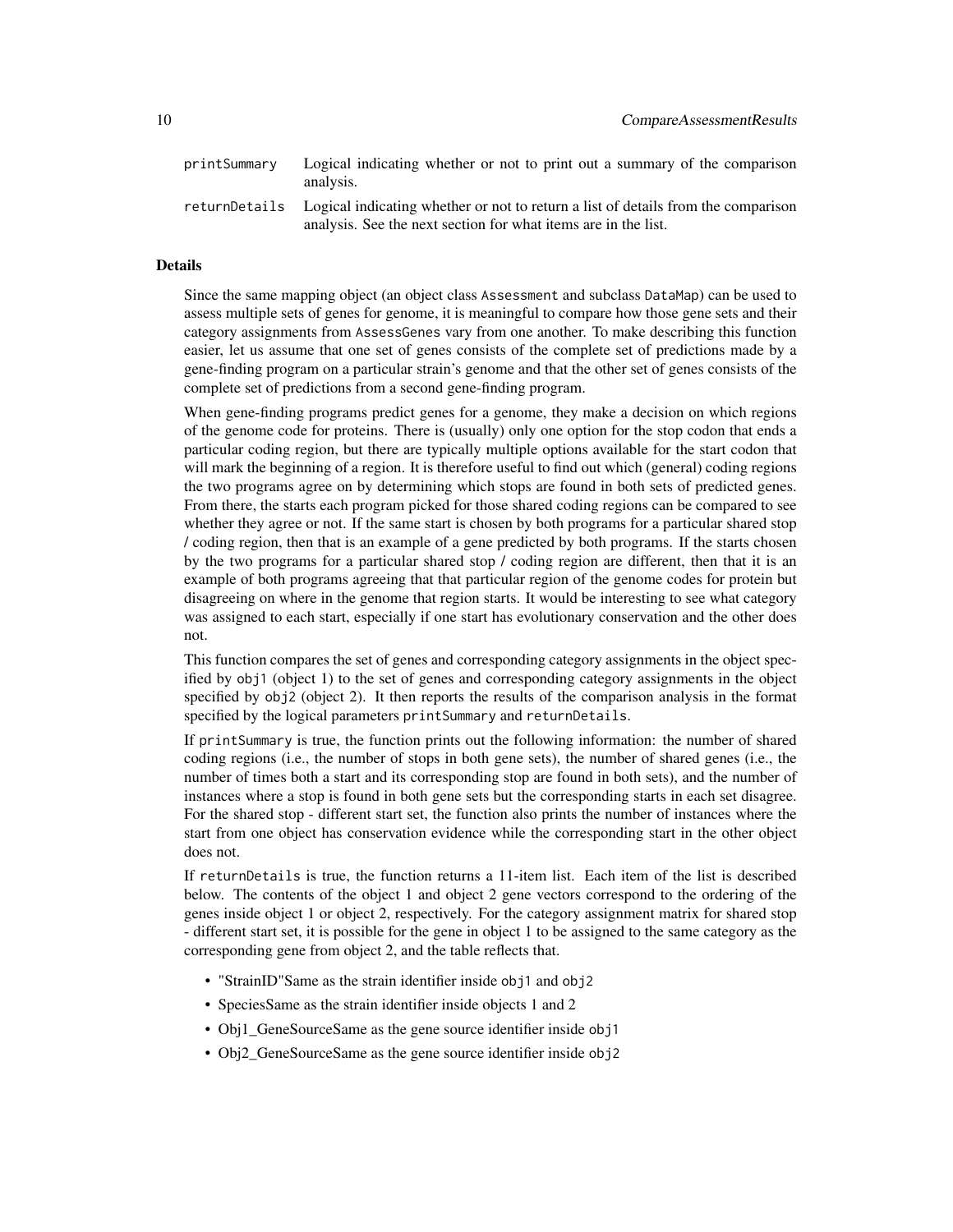- <span id="page-10-0"></span>• Obj1\_Genes\_SharedCodingRegionsThe genes from object 1 that share a stop with a gene from the object 2
- Obj2\_Genes\_SharedCodingRegionsThe genes from object 2 that share a stop with a gene from the object 1
- Obj1 Genes SharedGenesThe genes from object 1 that share a start and stop with a gene from the object 2
- Obj2\_Genes\_SharedGenessThe genes from object 2 that share a start and stop with a gene from the object 1
- Obj1 Genes SharedStopDiffStartThe genes from object 1 that share a stop with a gene from the object 2 but have a different start from the corresponding object 2 gene
- Obj2\_Genes\_SharedStopDiffStartThe genes from object 2 that share a stop with a gene from the object 1 but have a different start from the corresponding object 1 gene
- CategoryTable\_SharedStopDiffStartA 12-by-12 matrix describing the number of times the gene from object 1 was assigned one category and the gene from object 2 was assigned some other category for the shared stop - different start set

Please ensure that obj1 and obj2 come from the same strain / mapping object. The function will do its best to make sure the identifying information for obj1 and obj2 match.

printSummary and returnDetails cannot both be FALSE.

#### Value

If returnDetails is true, the function returns a 11-item list. Otherwise, the function invisibly returns object 1.

#### See Also

[Assessment-class](#page-6-1), [AssessGenes](#page-2-1)

#### Examples

## Example showing how to use the function with the AssessORFData package:

```
## Not run:
compare1 <- CompareAssessmentResults(obj1 = c("MGAS5005", "Prodigal"),
                                     obj2 = c("MGAS5005", "GeneMarkS2"),
                                     printSummary = TRUE,
                                     returnDetails = TRUE)
## End(Not run)
resObj1 <- readRDS(system.file("extdata",
                               "MGAS5005_PreSaved_ResultsObj_Prodigal.rds",
                               package = "AssessORF"))
resObj2 <- readRDS(system.file("extdata",
                               "MGAS5005_PreSaved_ResultsObj_GeneMarkS2.rds",
                               package = "AssessORF"))
```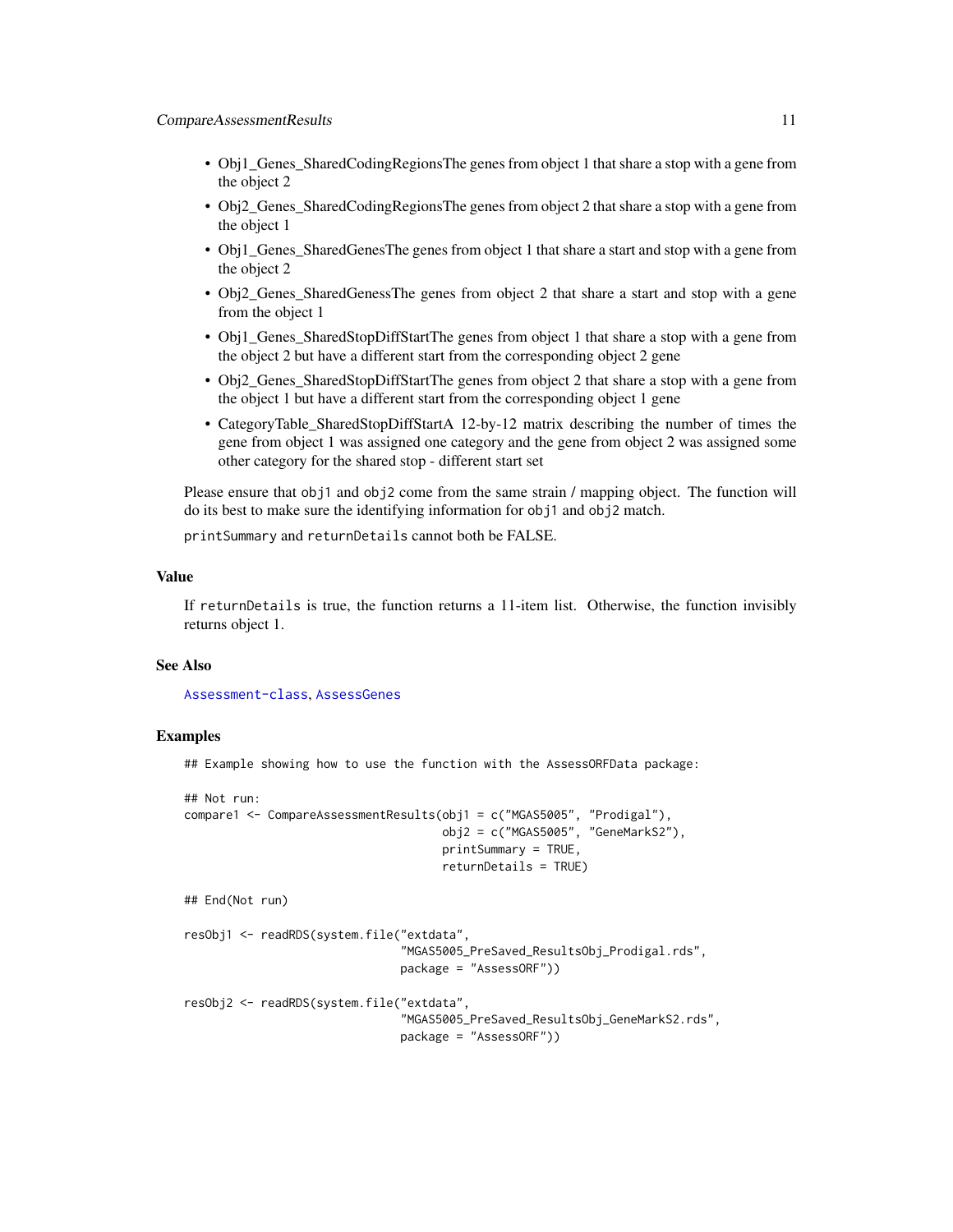```
compare2 <- CompareAssessmentResults(obj1 = resObj1,
                                     obj2 = resObj2,
                                     printSummary = TRUE,
                                     returnDetails = TRUE)
```
<span id="page-11-1"></span>MapAssessmentData *Map Evidence to a Genome*

#### Description

Maps proteomics hits and evolutionarily conserved starts to a central genome

#### Usage

```
MapAssessmentData(genomes_DBFile,
                  tblName = "Seqs",
                  central_ID,
                  related_IDs,
                  protHits_Seqs,
                  protHits_Scores = rep.int(1, length(protHits_Seqs)),
                  strain1D = "",speciesName = "",
                  protHits_Threshold = 0,
                  protHits_IsNTerm = FALSE,
                  related_KMerLen = 8,
                  related_MinDist = 0.01,
                  related_MaxDistantN = 1000,
                  startCodons = c("ATG", "GTG", "TTG"),
                  ema\_AlphaVal = 0.1,
                  ema_MinVal = 0.6,
                  useProt = TRUE,useCons = TRUE,
                  processors = 1,
                  verbose = TRUE)
```
#### Arguments

|             | genomes_DBFile A SQLite connection object or a character string specifying the path to the<br>database file.                                                                                                 |
|-------------|--------------------------------------------------------------------------------------------------------------------------------------------------------------------------------------------------------------|
| tblName     | Character string specifying the table where the genome sequences are located.                                                                                                                                |
| central ID  | Character string specifying which identifier corresponds to the central genome,<br>the genome to which the proteomics data and evolutionary conservation data<br>will be mapped.                             |
| related_IDs | Character vector of strings specifying identifiers that correspond to related genomes,<br>the genomes that will be used to determine which start codons (ATG, GTG, and<br>TTG) are evolutionarily conserved. |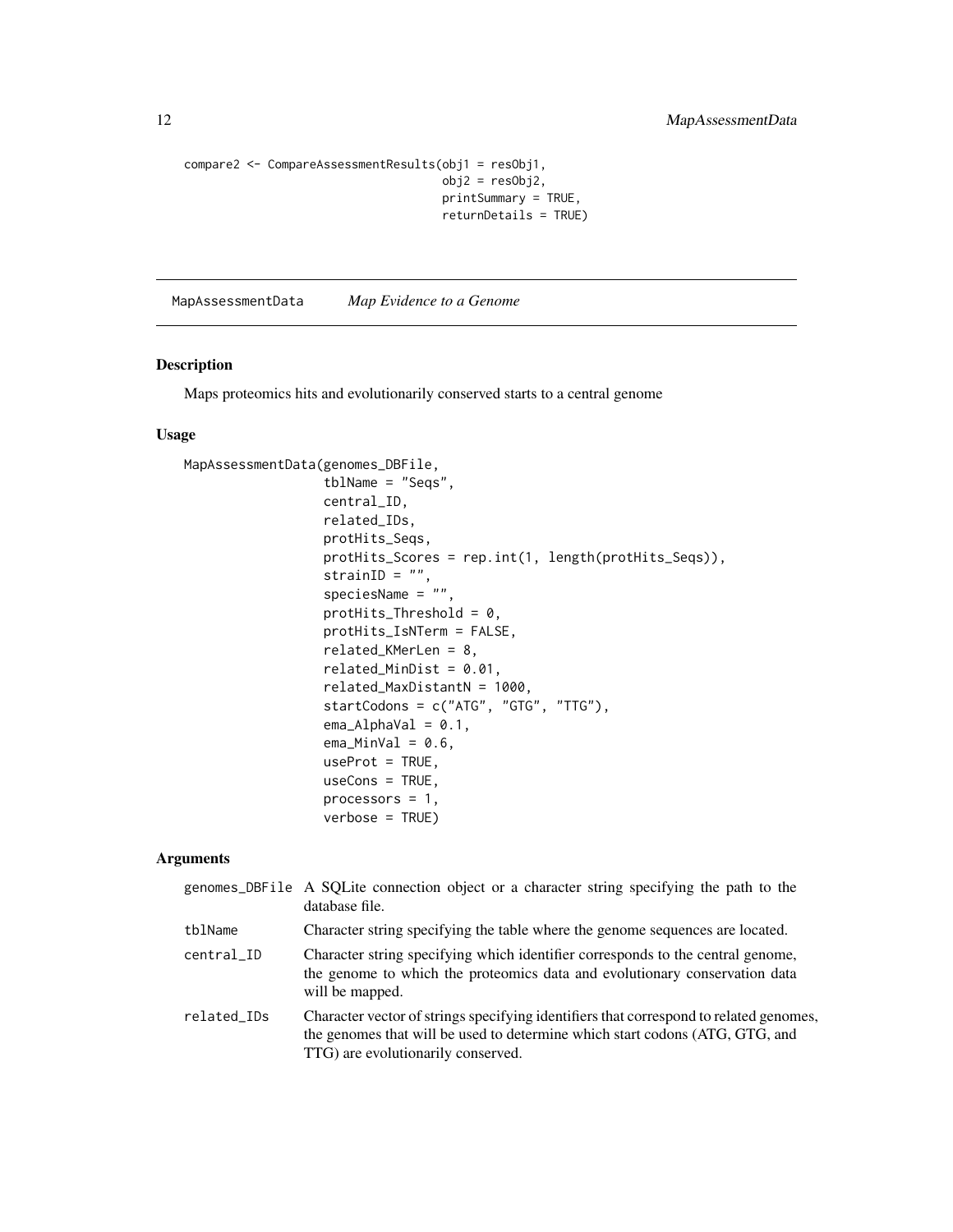| protHits_Seqs       | Character vector of amino acid strings that correspond to the sequences for the<br>proteomics hits.                                                                                                                                                                                 |
|---------------------|-------------------------------------------------------------------------------------------------------------------------------------------------------------------------------------------------------------------------------------------------------------------------------------|
| protHits_Scores     |                                                                                                                                                                                                                                                                                     |
|                     | Numeric vector of (confidence) scores for the proteomics hits. Scores cannot be<br>negative. The default option assigns a score of one to each proteomics hit.                                                                                                                      |
| strainID            | Optional character string that specifies the strain identifier that the central genome<br>corresponds to.                                                                                                                                                                           |
| speciesName         | Optional character string that specifies the name of the species that the central<br>genome corresponds to.                                                                                                                                                                         |
| protHits_Threshold  |                                                                                                                                                                                                                                                                                     |
|                     | Optional number that specifies what percent of the lowest scoring proteomics<br>hits should be dropped. Must be a non-negative integer less than 100.                                                                                                                               |
| protHits_IsNTerm    |                                                                                                                                                                                                                                                                                     |
|                     | Logical describing whether or not the proteomics hits come from N-terminal<br>proteomics. Default value is false.                                                                                                                                                                   |
| related_KMerLen     |                                                                                                                                                                                                                                                                                     |
|                     | The k-mer length to be used when measuring distances between the central<br>genome and related genomes. Default value is 8. Recommended to use the<br>default value.                                                                                                                |
| related_MinDist     |                                                                                                                                                                                                                                                                                     |
|                     | The minimum fractional distance required for a related genome to be used in<br>finding evolutionary conservation. Used to prevent the inclusion of related<br>genomes that are too similar to the central genome. Default value is 0.01. Rec-<br>ommended to use the default value. |
| related_MaxDistantN |                                                                                                                                                                                                                                                                                     |
|                     | The maximum number of related genomes to use in finding evolutionary con-<br>servation after the related genomes have been sorted from most distantly related<br>to most closely related in relation to the central genome. Default value is 1000.                                  |
| startCodons         | A character vector consisting of three-letter DNA strings to use as the start<br>codons when finding evolutionarily conserved starts.                                                                                                                                               |
| ema_AlphaVal        | The alpha value to use when calculating the exponential moving average over<br>an alignment derived from a synteny map. Default value is 0.1. Recommended<br>to use the default value.                                                                                              |
| ema_MinVal          | The minimum exponential moving average value required for an alignment po-<br>sition to be incorporated into the conservation vectors. Default value is 0.6.<br>Recommended to use the default value.                                                                               |
| useProt             | Logical indicating whether or not proteomics evidence should be mapped to the<br>genome. Default value is true. Cannot be false if useCons is false.                                                                                                                                |
| useCons             | Logical indicating whether or not evolutionary conservation evidence should be<br>mapped to the genome. Default value is true. Cannot be false if useProt is<br>false.                                                                                                              |
| processors          | Number describing the how many processors to use with DECIPHER functions.<br>Should be either a positive integer that describes the number of processors to<br>use or NULL to detect and use all available processors.                                                              |
| verbose             | Logical indicating whether or not to display progress and status messages.                                                                                                                                                                                                          |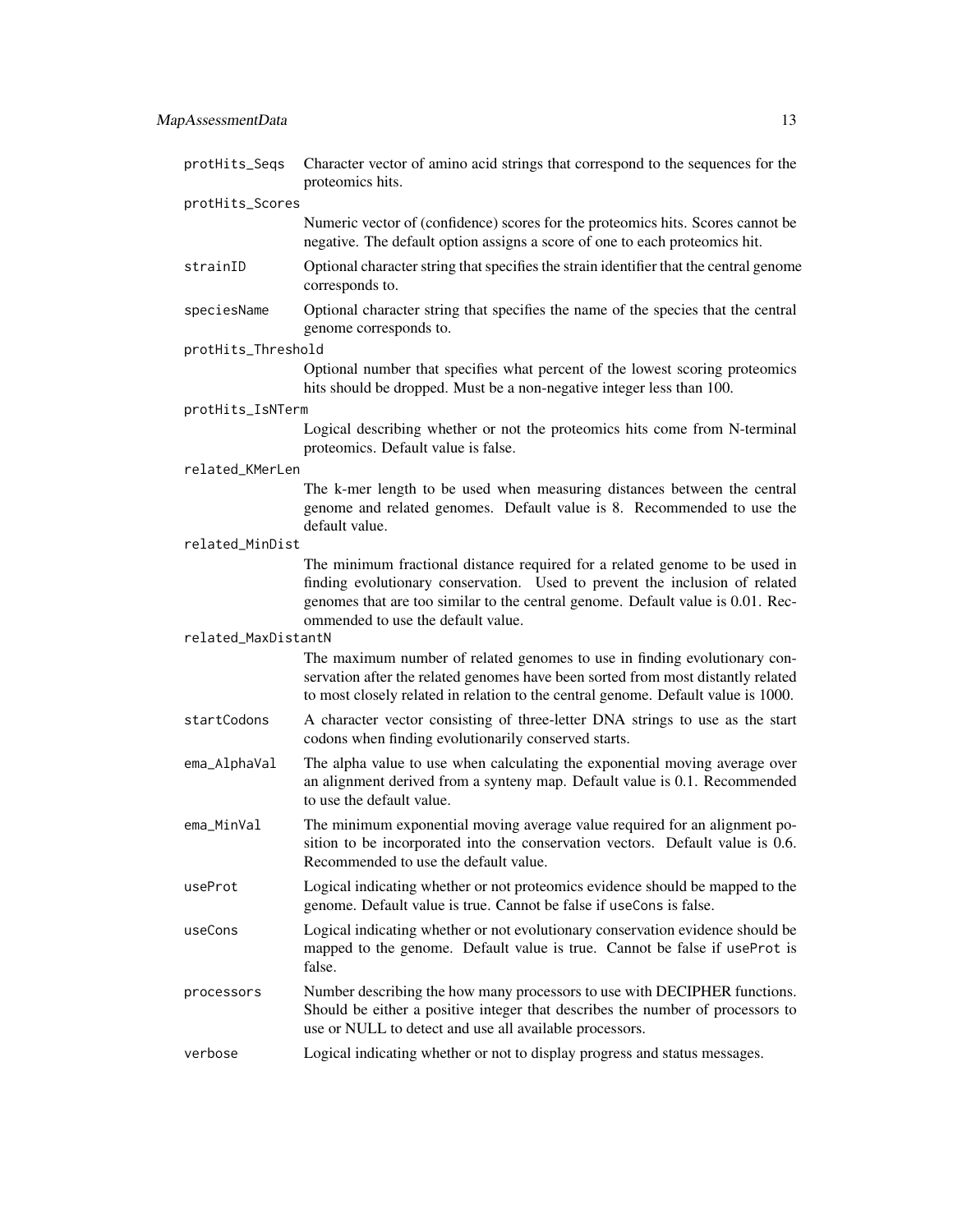#### <span id="page-13-0"></span>Details

MapAssessmentData maps the given data (either proteomics data, evolutionary conservation data, or both) to the given central genome and stores those mappings in the object outputted by the function. The object that is outputted can then be used to assess the quality of genes predicted for that same central genome.

All genomes used inside this function, including the central genome, must be inside the specified table of the specified database. If the central genome is not found, the function returns an error. Please see the Using AssessORF vignette for details on how to populate a database with genomic sequences.

Information on the proteomics hits is primarily given by protHits\_Seqs and protHits\_Scores. The sequences (protHits\_Seqs) are mapped to the six-frame translations of the central genome, and the scores (protHits\_Scores) are used in thresholding and plotting the proteomics hits.

protHits\_Scores can be a single number. In that case, that number is used the as the score for all proteomics hits. Otherwise, the protHits\_Scores must be of the same length as protHits\_Seqs.

Only proteomics hits with a score greater than the value of the percentile that corresponds to the value of protHits\_Threshold will be kept and the rest of the hits will be dropped. If all the proteomics hits have the same score or if protHits\_Threshold is zero, no thresholding will occur and no hits will be dropped.

Please note that the logical parameter protHits\_IsNTerm has no effect on how the proteomics evidence is mapped to the central genome but it can be used to affect how genes are assessed and categorized in AssessGenes. The NTermProteomics item in the outputted object is set to the value of protHits\_IsNTerm (TRUE or FALSE). Users then have the option of requiring that AssessGenes specifically perform N-terminal proteomics assessment when categorizing genes via the useNTermProt parameter to the AssessGenes function. To summarize, the protHits\_IsNTerm parameter in the MapAssessmentData function and the useNTermProt in the AssessGenes function must both be set to TRUE in order to perform N-terminal proteomics assessment. See [AssessGenes](#page-2-1) for more details.

Evolutionarily conserved starts and conserved stop are found by first measuring how far the related genomes are from the central genome using k-mer frequencies. Next, synteny is mapped between the central genome and each of the most distant related genomes, and alignments are built from those synteny maps. An exponential moving average (EMA) is calculated over the alignment (based on whether the central genome is identical to the related genome at that position) to filter out areas of poor alignment. The synteny maps and filterd alignments provide information on how often each position in the central genome is covered by syntenic matches to related genomes (coverage), how often those positions correspond to the start codons (start codon conservation) in both genomes, and how often those positions correspond to stop codons in related genomes (stop codon conservation). A ratio of conservation to coverage is used in downstream functions to measure the strength of both conserved starts and conserved stops.

Related genomes should be from species that are closely related to the given strain. related\_IDs specifies the identifiers for the sequences of the related genomes inside the database. A related genome identifier (each element of related\_IDs) is considered invalid and not used when finding evolutionary conservation if it is not found in the databse. Please note that the function will only error when none of the related genomes are found.

If there are less valid related genomes in the sequence database than value of related\_MaxDistantN, all valid related genomes will be used in finding evolutionary conservation.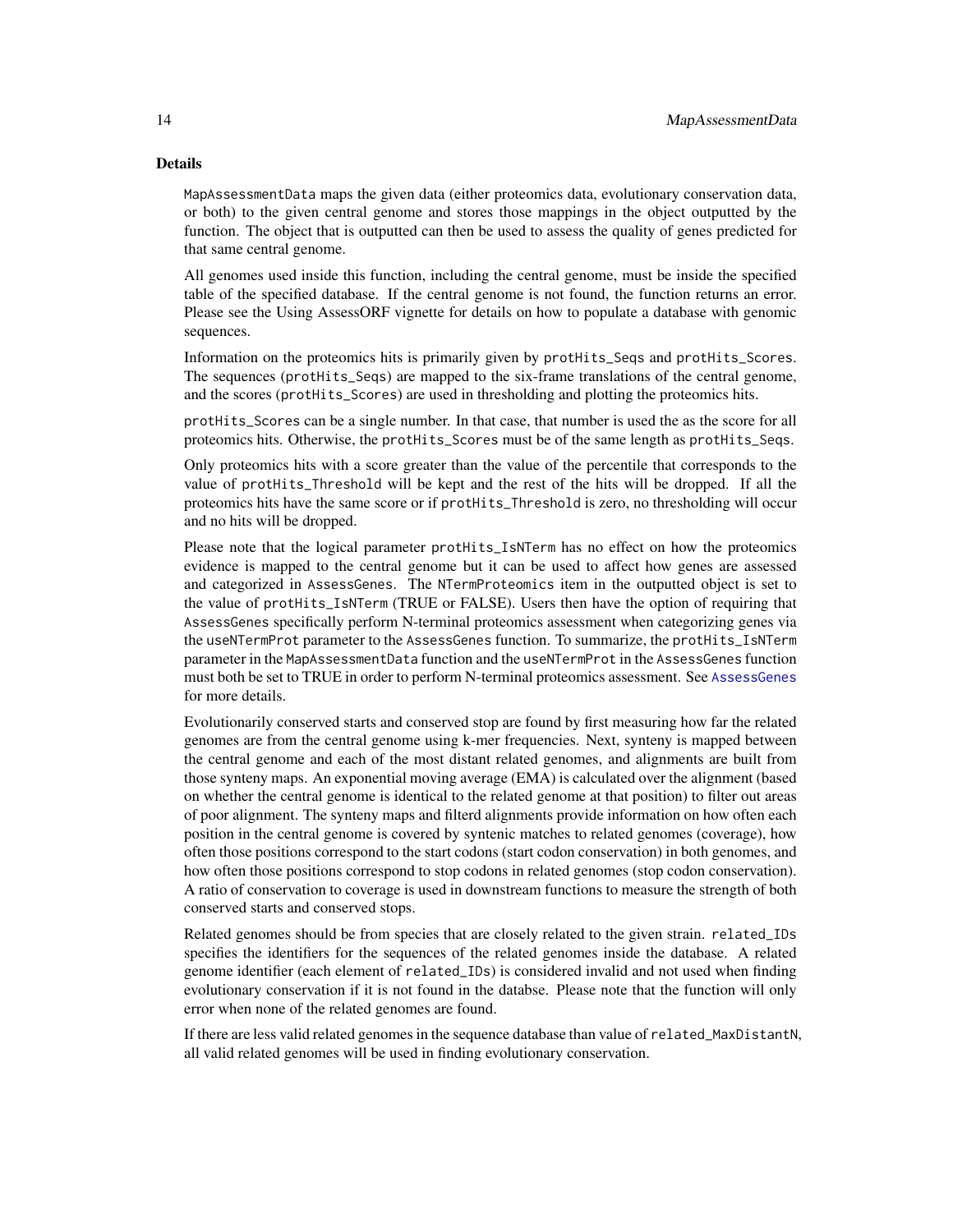<span id="page-14-0"></span>The logical flag useProt is used to indicate whether or not proteomics evidence has been provided and should be mapped to the genome. Error checking will not occur for any arguments that involve proteomics if it is false.

The logical flag useCons is used to indicate whether or not evolutionary conservation evidence has been provided and should be mapped to the genome. Error checking will not occur for any arguments that involve evolutionary conservation if it is false.

#### Value

An object of class Assessment and subclass DataMap

#### See Also

[Assessment-class](#page-6-1)

#### Examples

## Example showing the minimum number of arguments that need to be specified ## to map both proteomics and evolutionary conservation data:

```
## Not run:
myMapObj <- MapAssessmentData(myDBFile, central_ID = "1",
                              related_IDs = as.character(2:1001),
                              protHits_Seqs = myProtSeqs)
```
## End(Not run)

```
## Runnable example that uses evolutionary conservation data only:
## Human adenovirus 1 is the strain of interest, and the set of Adenoviridae
## genomes will serve as the set of genome. The cenral genome, also known as
## the genome of human adenovirus 1, is at identifier 1. The related genomes
## are at identifiers 2 - 13.
```

```
myMapObj <- MapAssessmentData(system.file("extdata",
                                           "Adenoviridae.sqlite",
                                           package = "AssessORF"),
                              central\_ID = "1",related_IDS = as.charAtacter(2:13),speciesName = "Human adenovirus 1",
                              useProt = FALSE)
```
<span id="page-14-1"></span>mosaicplot.Assessment *Plot Genes by Category and Length*

#### **Description**

The mosaicplot method for Assessment object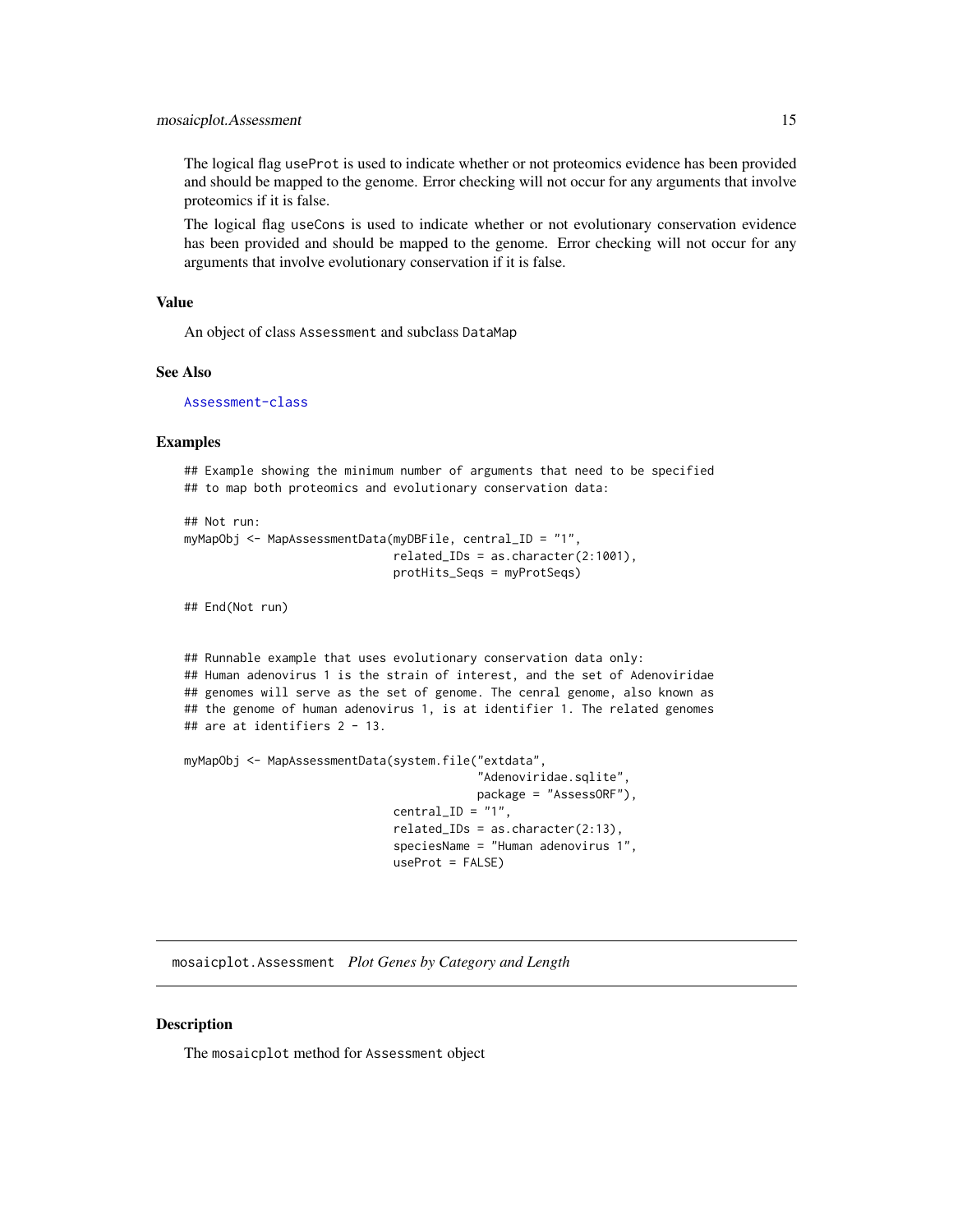#### Usage

```
## S3 method for class 'Assessment'
mosaicplot(x, ...)
```
#### Arguments

| X        | An object of class Assessment and subclass Results. |
|----------|-----------------------------------------------------|
| $\cdots$ | Further mosaic plot parameters.                     |

#### Details

mosaicplot.Assessment plots all the genes in the given Results object by category and length. This set of genes includes both the supplied predicted genes as well as open reading frames with proteomics evidence but no predicted start.

The set of genes are separated into ten quantile bins based on the length of the gene/open reading frame. The genes are then plotted by length bin and category in a mosaic format, with each column representing a length bin and each row/block representing a category.

#### Value

Invisibly returns the input object x

#### See Also

[Assessment-class](#page-6-1)

#### Examples

```
mosaicplot(readRDS(system.file("extdata",
                               "MGAS5005_PreSaved_ResultsObj_Prodigal.rds",
                               package = "AssessORF")))
```
<span id="page-15-1"></span>plot.Assessment *Plot Assessment Objects*

#### Description

The plot method for Assessment objects

<span id="page-15-0"></span>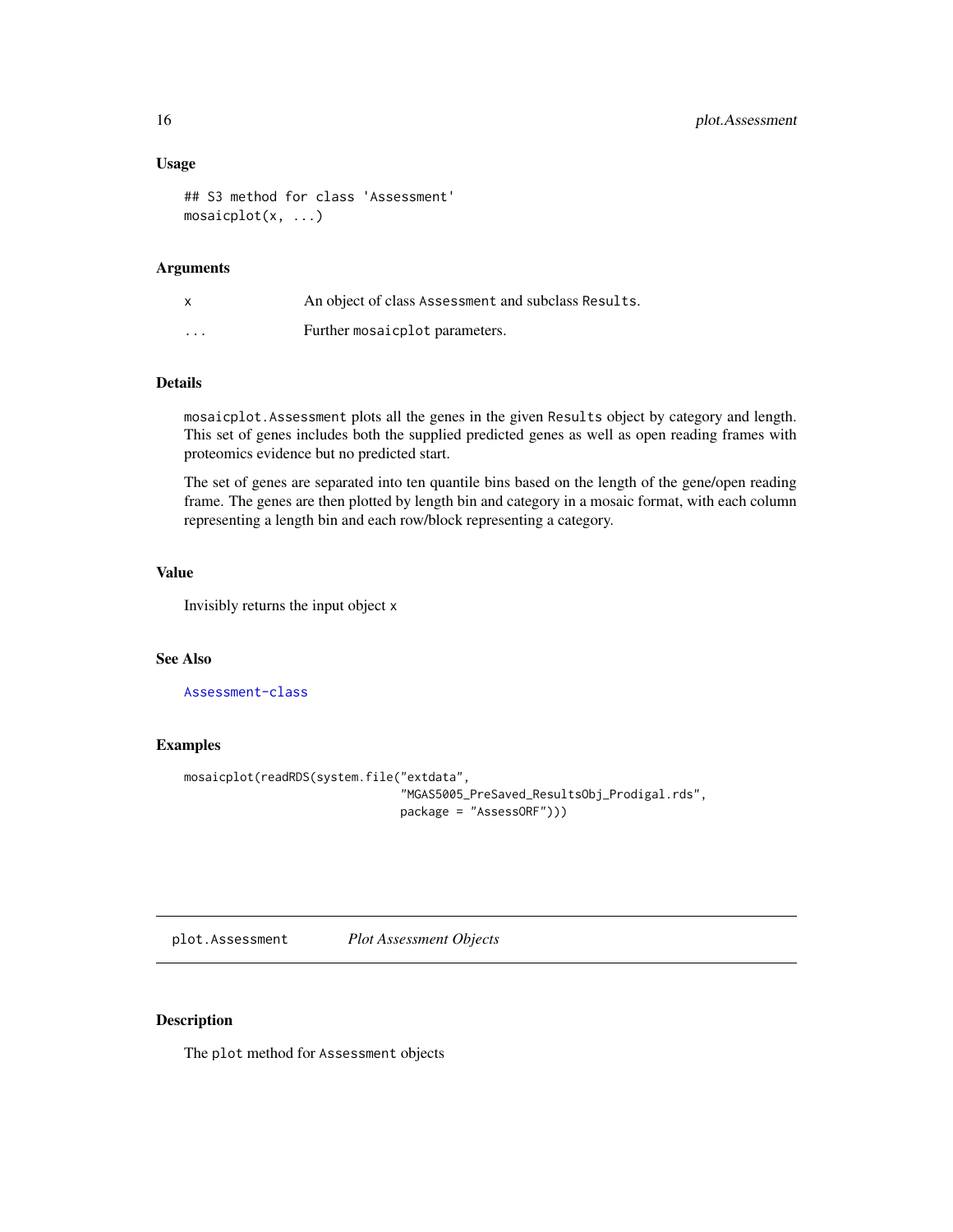#### plot.Assessment 17

#### Usage

```
## S3 method for class 'Assessment'
plot(
  x,
  y = NULL,minConCovRatio_GV = 0.8,
  interactive_GV = TRUE,
  rangeStart_GV = NA_integer_,
  rangeEnd_GV = NA_integer_,
  ...
)
```
#### **Arguments**

| x                          | An object of class Assessment and of either subclass DataMap or subclass<br>Results.                                                                                                                                                                                                                                           |  |
|----------------------------|--------------------------------------------------------------------------------------------------------------------------------------------------------------------------------------------------------------------------------------------------------------------------------------------------------------------------------|--|
| У                          | An optional object of class Assessment and of either subclass DataMap or sub-<br>class Results. Its subclass must be different than the subclass of x                                                                                                                                                                          |  |
| minConCovRatio_GV          |                                                                                                                                                                                                                                                                                                                                |  |
|                            | Minimum value of the conservation to coverage ratio needed to call a start con-<br>served. Must range from 0 to 1. Lower values allow more conserved starts<br>through. Only used with the genome viewer. Default value is recommended.                                                                                        |  |
|                            | interactive_GV Logical specifying whether or not the genome viewer plot should be interactive.<br>Default is TRUE.                                                                                                                                                                                                             |  |
| rangeStart_GV, rangeEnd_GV |                                                                                                                                                                                                                                                                                                                                |  |
|                            | Optional positive integer values that can be specified when generating a genome<br>viewer plot in order to have the plot zoom into the range of genomic positions<br>between those values. Both values must be within the bounds of the genome.<br>Omitted (NA) by default, which results in a plot spanning the whole genome. |  |
| $\ddots$                   | Further plotting parameters.                                                                                                                                                                                                                                                                                                   |  |

#### Details

If out of x and y only x is specified and x is of subclass Results, a bar chart describing the number of genes in each category is plotted. For the predicted gene categories, bars are colored by the correctness of that category, where dark green represents "definitely correct", light green represents "likely correct", white represents "no evidence", dark red represents "definitely incorrect", light red represents "likely incorrect", and grey represents "potentially incorrect". For the two categories that come from ORFs without predicted genes, dark blue represents "likely missing" and light blue represents "potentially missing".

If out of x and y only x is specified and x is of subclass DataMap, a genome viewer plot showing how the proteomics data and evolutionary conservation data map to the central genome is generated.

If both x and y are specified, each of a different subclass, a genome viewer plot showing how the proteomics data, evolutionary conservation data, and set of predicted genes map to the central genome is generated.

## The genome viewer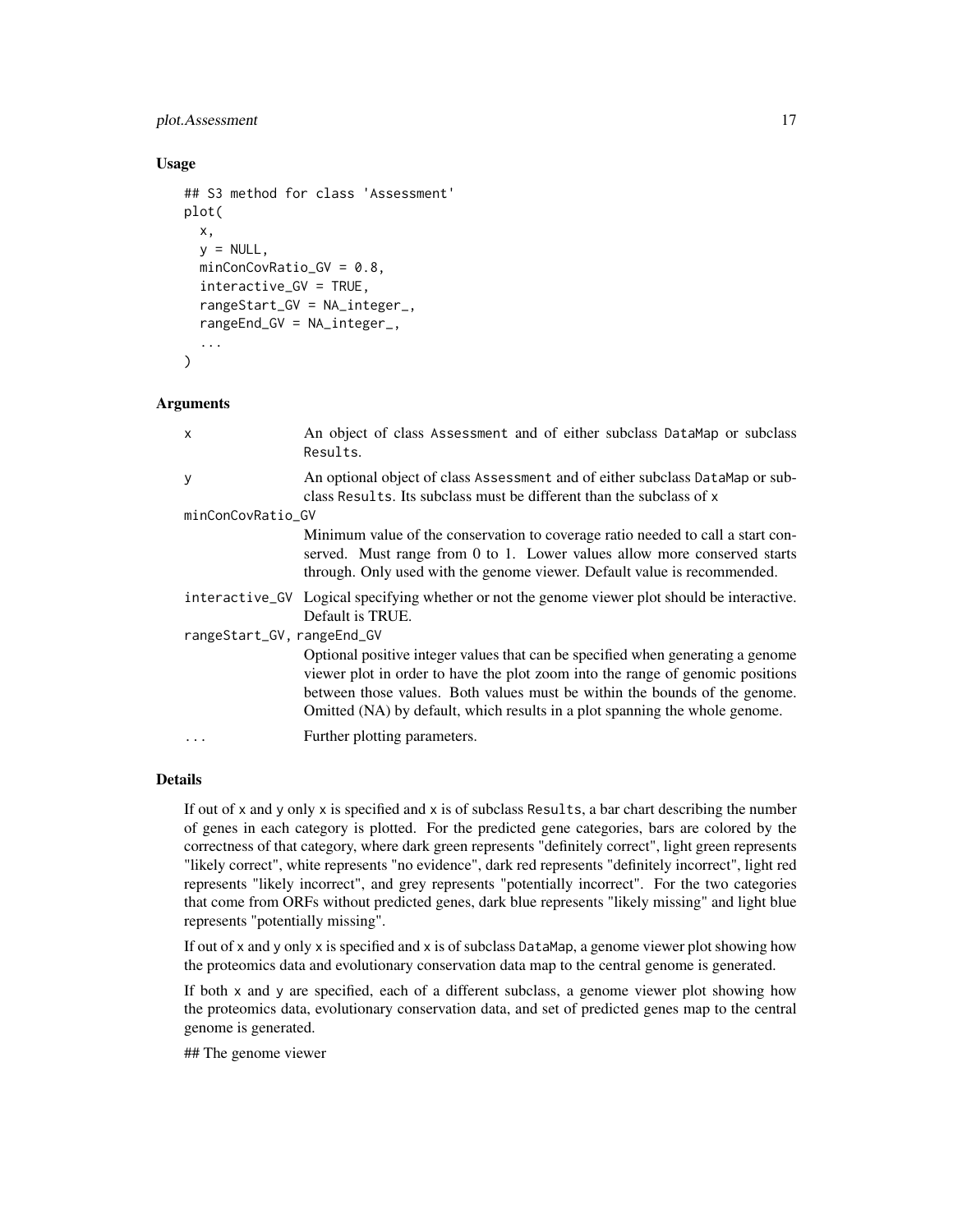In the genome viewer plot, predicted starts are magenta lines, predicted stops are cyan lines, genome stops are yellow lines, conserved starts are gray lines, and proteomic hits are blue / red / green blocks.

If interactive\_GV is set to FALSE, a static genome viewer plot is generated. If interactive\_GV is set to TRUE, a genome viewer plot that can be interacted with using the locator is generated. In order to interact with the plot, the user needs to click on the graphics window one or more times and then terminate the locator. One click will scroll the viewer either to the left or the right (based on which side is closer to the click). Two clicks will zoom the viewer into the horizontal range between the two click points. Three clicks will zoom out 10-fold, and four clicks will zoom out completely to the entire genome. To stop interaction with the locator, click zero times then terminate the locator. Depending on the graphical device, terminating the locator can either done by pressing the 'Finish' / 'Stop' button, hitting the 'Esc' key, or right-clicking the graphics device.

If both rangeStart\_GV and rangeEnd\_GV are validly specified, the genome viewer will only span the range of genomic positions between those two values. If interaction is turned on with interactive\_GV and a static plot is not being generated, this only applies to the initial state of the genome viewer plot. By default, rangeStart\_GV and rangeEnd\_GV are not specified, resulting in the genome viewer covering all positions in the genome (at least to start). WARNING: plotting the whole genome at once may overwhelm some graphical devices and cause R to slow down or crash, so it is recommended to avoid doing so unless absolutely necessary.

#### Value

Invisibly returns the input object x

#### See Also

[Assessment-class](#page-6-1), [locator](#page-0-0)

#### Examples

```
currMapObj <- readRDS(system.file("extdata",
                                  "MGAS5005_PreSaved_DataMapObj.rds",
                                  package = "AssessORF"))
currResObj <- readRDS(system.file("extdata",
                                   "MGAS5005_PreSaved_ResultsObj_Prodigal.rds",
                                  package = "AssessORF"))
plot(currMapObj)
plot(currResObj)
```
plot(currMapObj, currResObj)

plot(currResObj, currMapObj)

<span id="page-17-0"></span>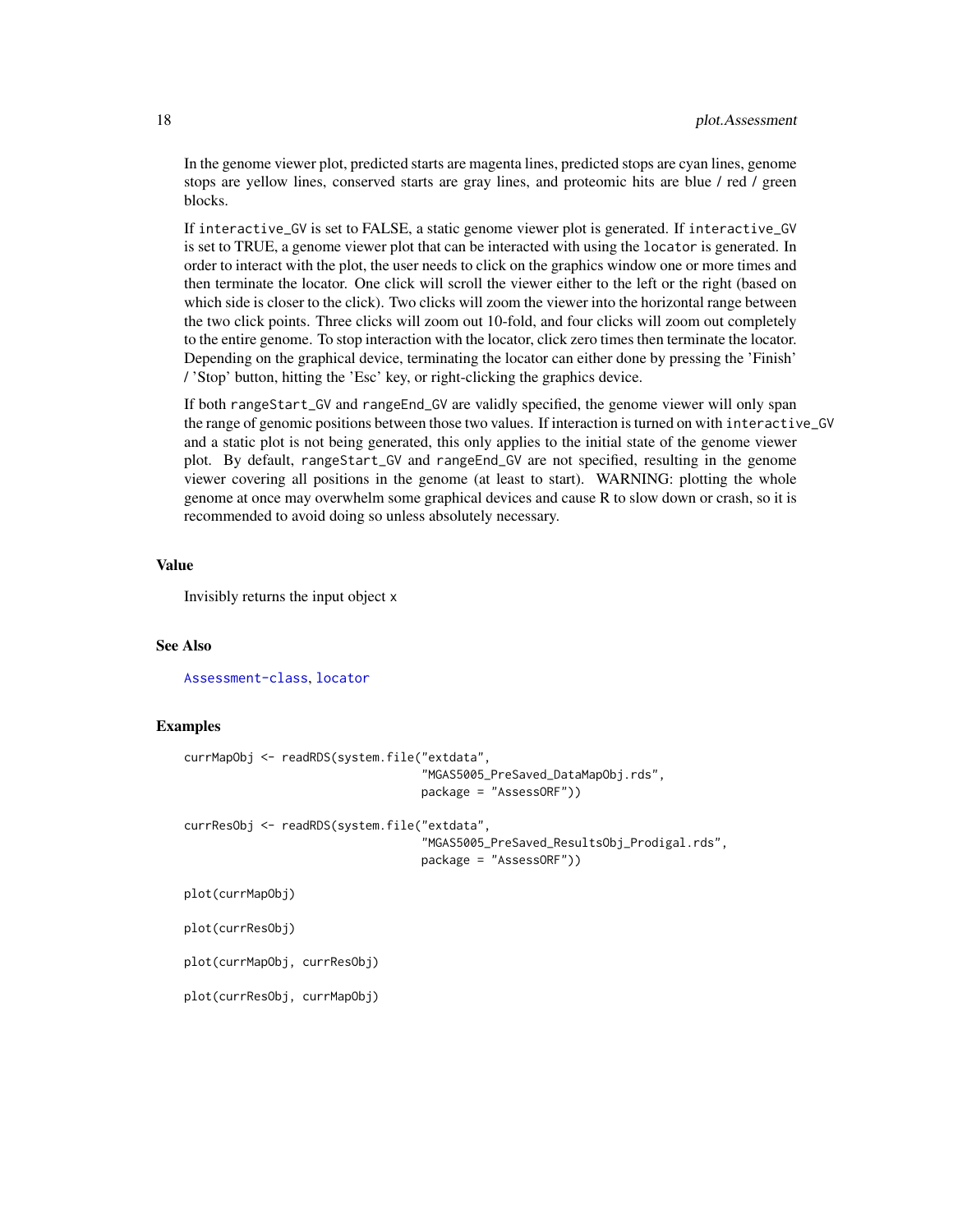#### <span id="page-18-1"></span><span id="page-18-0"></span>Description

The print method for Assessment objects

#### Usage

```
## S3 method for class 'Assessment'
print(x, \ldots)
```
#### Arguments

|          | An object of class Assessment and of either subclass DataMap or subclass<br>Results. |
|----------|--------------------------------------------------------------------------------------|
| $\cdots$ | Further printing parameters.                                                         |

#### Details

If  $x$  is of subclass DataMap, the length of the genome is printed along with any supplied identifying information for the genome.

If  $x$  is of subclass Results, the number of genes in each category and the accuracy scores are printed out along with any supplied identifying information.

#### Value

Invisibly returns the input object x

#### See Also

[Assessment-class](#page-6-1)

#### Examples

```
print(readRDS(system.file("extdata",
                          "MGAS5005_PreSaved_DataMapObj.rds",
                          package = "AssessORF")))
```

```
print(readRDS(system.file("extdata",
```

```
"MGAS5005_PreSaved_ResultsObj_Prodigal.rds",
package = "AssessORF")))
```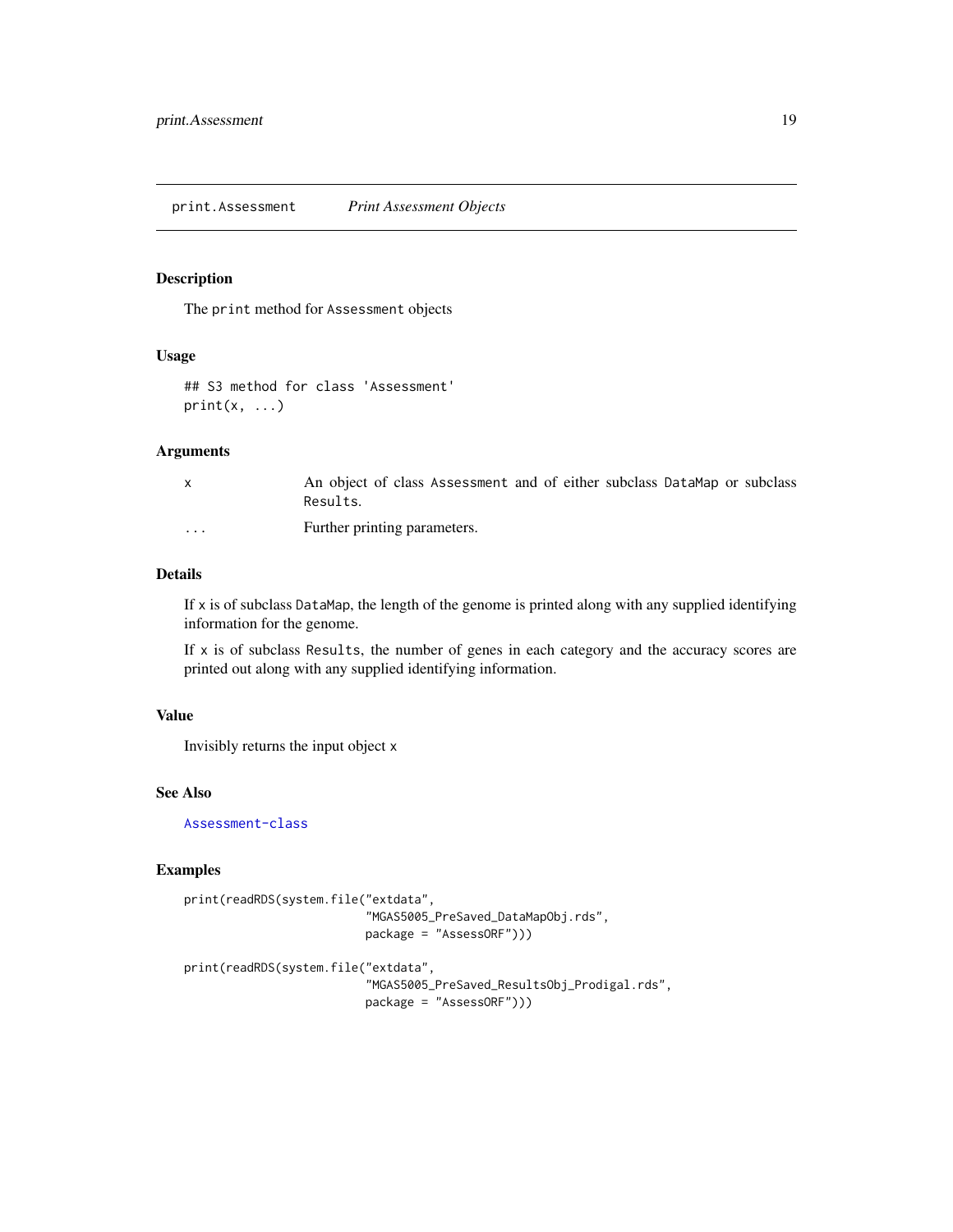```
ScoreAssessmentResults
```
*Score Gene Assessment Results*

#### Description

Scores the results from the assessment of a set of genes using one of three modes

#### Usage

```
ScoreAssessmentResults(x, mode = "a")
```
#### Arguments

|      | An object of class Assessment and subclass Results.                               |
|------|-----------------------------------------------------------------------------------|
| mode | Must either be "a" (use all evidence), "p" (use proteomics evidence only), or "c" |
|      | (use evolutionary conservation evidence only)                                     |

#### Details

ScoreAssessmentResults calculates an accuracy-like score for the categorization of genes within the given Results object using the given mode of calculation. The score for a mode is equal to the number of genes that were categorized to be correct for that mode divided by the total number of genes that could have been categorized as correct for that mode (i.e. a count of the number of genes that had available and useable evidence for that particular mode).

Open reading frames with proteomics evidence but no predicted start are included in the total gene count when calculating the accuracy-like score for the proteomics mode and for the all evidence mode.

#### Value

A numeric vector of length one containing the calculated accuracy-like score.

#### See Also

[Assessment-class](#page-6-1)

#### Examples

```
currResObj <- readRDS(system.file("extdata",
                                  "MGAS5005_PreSaved_ResultsObj_Prodigal.rds",
                                  package = "AssessORF"))
ScoreAssessmentResults(currResObj, "a")
ScoreAssessmentResults(currResObj, "c")
```
ScoreAssessmentResults(currResObj, "p")